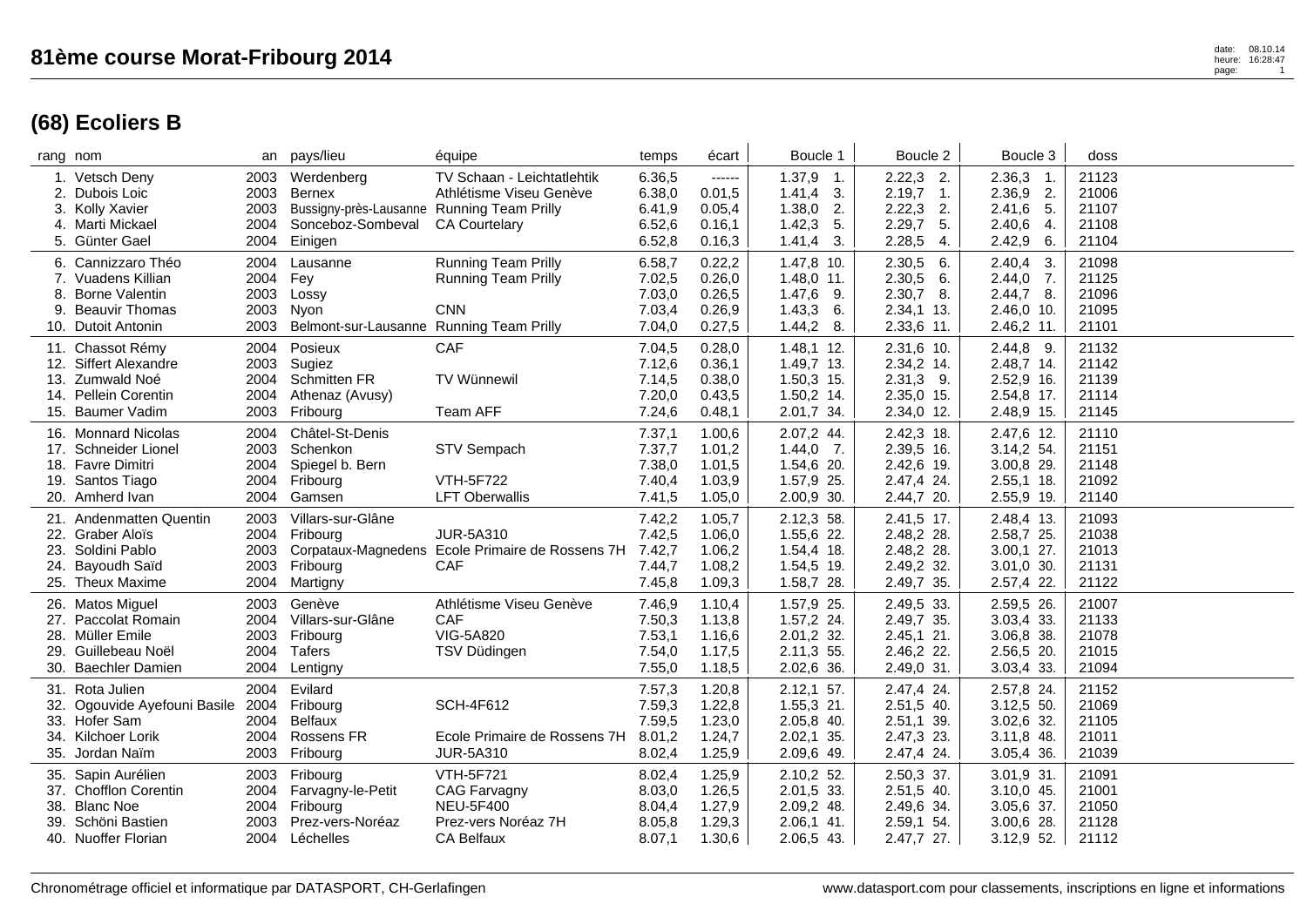## **(68) Ecoliers B**

|     | rang nom                                                                                                                          |                              | an pays/lieu                                                                         | équipe                                                                                                                                                                      | temps                                          | écart                                          | Boucle 1                                                             | Boucle 2                                                                 | Boucle 3                                                                | doss                                      |
|-----|-----------------------------------------------------------------------------------------------------------------------------------|------------------------------|--------------------------------------------------------------------------------------|-----------------------------------------------------------------------------------------------------------------------------------------------------------------------------|------------------------------------------------|------------------------------------------------|----------------------------------------------------------------------|--------------------------------------------------------------------------|-------------------------------------------------------------------------|-------------------------------------------|
|     | 41. Schumacher Nicolas<br>42. Habtom Abel<br>43. Dirninger Lorenzo<br>44. Lüthi Vincent<br>45. Neuhold Jakob                      | 2003<br>2003<br>2004         | 2004 Fribourg<br>Fribourg<br>2004 Düdingen<br>Fribourg<br>Fribourg                   | VIG-5F812<br><b>VTH-4F712</b><br>TSV Düdingen<br><b>NEU-5F400</b><br><b>JUR-4A310</b>                                                                                       | 8.08,5<br>8.08,8<br>8.08,9<br>8.10,4<br>8.14,7 | 1.32,0<br>1.32,3<br>1.32,4<br>1.33,9<br>1.38,2 | 2.16,6 72.<br>1.54,3 17.<br>2.13,5 63.<br>2.09,6 49.<br>$2.13,0$ 61. | 2.54,7 47.<br>2.53,6 44.<br>2.48,6 30.<br>2.51,5 40.<br>2.53,0 43.       | 2.57,2 21.<br>3.20,9 65.<br>3.06,8 38.<br>3.09,3 44.<br>3.08,7 42.      | 21081<br>21086<br>21014<br>21054<br>21032 |
|     | 46. Modica Diego<br>47. Jossen Tomas<br>48. Clerc Damien<br>49. Perraudin Raphael<br>50. Schmid Jann Andrea                       | 2003<br>2004<br>2004         | Fribourg<br>2004 Fribourg<br>2004 Fribourg<br><b>Cottens FR</b><br>Fribourg          | <b>BOU-5F200</b><br><b>JUR-5A310</b><br><b>NEU-5F400</b><br><b>JUR-4A310</b>                                                                                                | 8.16,2<br>8.17,2<br>8.17,8<br>8.18,3<br>8.18,4 | 1.39,7<br>1.40,7<br>1.41,3<br>1.41,8<br>1.41,9 | 2.04,6 39.<br>2.03,1 37.<br>2.26,2 102.<br>2.08,6 47.<br>2.09,7 51.  | 2.55,1 48.<br>3.05,3 68.<br>2.54,2 46.<br>2.55,8 50.<br>2.58,6 53.       | 3.16,5 55.<br>$3.08,8$ 43.<br>2.57,4 22.<br>3.13,9 53.<br>$3.10,1$ 46.  | 21029<br>21040<br>21052<br>21117<br>21033 |
|     | 51. Krüger Indigo<br>52. Scruby Paul<br>53. Dupré Arnaud<br>54. Roueche Axel<br>55. Dykoka Alexandre                              | 2003<br>2003<br>2004<br>2004 | Murten<br>2004 Fribourg<br>Lovens<br>Fribourg<br>Fribourg                            | Primarschule Murten 6c<br><b>VIG-4F833</b><br>CAF<br>ST-JO-                                                                                                                 | 8.18,9<br>8.19,3<br>8.22,2<br>8.23,5<br>8.24,3 | 1.42,4<br>1.42,8<br>1.45,7<br>1.47,0<br>1.47,8 | 2.17,1 74.<br>1.58,4 27.<br>2.00,9 30.<br>2.12,7 60.<br>2.06,4 42.   | $2.57,1$ 51.<br>$3.00,1$ 56.<br>2.50,3 37.<br>2.54,0 45.<br>2.55,5 49.   | 3.04,7 35.<br>3.20,8 64.<br>$3.31,0$ 83.<br>3.16,8 56.<br>3.22,4 68.    | 21129<br>21076<br>21100<br>21134<br>21102 |
|     | 56. Page Romain<br>57. Hiroz Erwan<br>58. Voillat Quentin<br>59. Codourey Théo<br>60. Abdullatif John François                    | 2004<br>2003<br>2004<br>2003 | Vandoeuvres<br>Le Châble VS<br>2004 Posieux<br>Lovens<br>Fribourg                    | PER-4F511                                                                                                                                                                   | 8.31,9<br>8.33,4<br>8.36,1<br>8.38,0<br>8.39,3 | 1.55,4<br>1.56,9<br>1.59,6<br>2.01,5<br>2.02,8 | 2.21,1 83.<br>2.25,4 98.<br>2.17,0 73.<br>2.07,3 45.<br>1.52,8 16.   | $3.03,5$ 61.<br>$2.57,1$ 51.<br>3.00,0 55.<br>3.04,0 65.<br>$3.05,1$ 67. | 3.07,3 40.<br>$3.10,9$ 47.<br>3.19,1 59.<br>3.26,7 80.<br>$3.41,4$ 103. | 21113<br>21137<br>21124<br>21099<br>21059 |
| 64. | 61. Durisch Nico<br>62. Maugué Jules<br>62. Trian Elias<br>Bushra Mohamed Abdullah<br>65. Ramuz Jonas                             | 2003<br>2003<br>2003<br>2003 | Fribourg<br>2004 Grand-Lancy<br>Fribourg<br>Fribourg                                 | <b>JUR-5A310</b><br>Corpataux-Magnedens Ecole Primaire de Rossens 6P(8H)<br><b>SCH-4F611</b><br>VIG-6F811                                                                   | 8.40,4<br>8.40,9<br>8.40,9<br>8.41,7<br>8.41,8 | 2.03,9<br>2.04,4<br>2.04,4<br>2.05,2<br>2.05,3 | 2.15,6 69.<br>2.27,3 106.<br>2.14,4 66.<br>2.12,3 58.<br>2.15,9 70.  | $3.01,5$ 60.<br>3.01.1 58.<br>3.04,0 65.<br>3.03,9 64.<br>3.06,7 70.     | 3.23,3 71.<br>$3.12,5$ 50.<br>3.22,5 69.<br>3.25,5 77.<br>3.19,2 60.    | 21037<br>21138<br>21008<br>21068<br>21084 |
|     | 66. Schafer Guillaume<br>67. Ramuz Maxime<br>68. Pelloni Fabien<br>69. Crausaz Nicolas<br>70. Lehmann Cordian                     | 2003<br>2004<br>2004         | Rossens FR<br>2004 Fribourg<br>Villars-sur-Glâne<br>Villars-sur-Glâne<br>2004 Murten | Ecole Primaire de Rossens 7H<br>VIG-4F833<br>Primarschule Murten 6c                                                                                                         | 8.42,7<br>8.44,1<br>8.44,3<br>8.44,7<br>8.44,9 | 2.06,2<br>2.07,6<br>2.07,8<br>2.08,2<br>2.08,4 | 1.57,0 23.<br>2.15,1 68.<br>2.26,3 103.<br>2.20,0 82.<br>2.19,0 80.  | 3.10,7 80.<br>3.06,8 72.<br>3.01,2 59.<br>3.00,9 57.<br>3.07,8 74.       | 3.35,0 87.<br>3.22,2 66.<br>3.16,8 56.<br>3.23,8 73.<br>3.18,1 58.      | 21012<br>21075<br>21115<br>21143<br>21130 |
|     | 71. Jeannottat Arthur<br>72. Atac-Monnin Jérôme Huseyin<br>73. Wyssling Liam Aidan<br>74. Wassmer Edouard<br>75. Genilloud Adrien | 2003<br>2004                 | Fribourg<br>Fribourg<br>2003 Fribourg<br>2004 Fribourg<br>2004 Fribourg              | <b>NEU-6F401</b><br><b>JUR-4F322</b><br>AUG-5A100<br>AUG-5A100<br>CAF                                                                                                       | 8.45,5<br>8.46,5<br>8.49,1<br>8.49,6<br>8.50,4 | 2.09,0<br>2.10,0<br>2.12,6<br>2.13,1<br>2.13,9 | 1.58,8 29.<br>2.04,0 38.<br>2.25,1 96.<br>2.11,7 56.<br>2.25,3 97.   | 3.07,7 73.<br>3.03,7 62.<br>3.16,3 97.<br>3.03,762.<br>3.05,9 69.        | 3.39,0 94.<br>3.38,8 93.<br>3.07,7 41.<br>3.34,2 86.<br>3.19,2 60.      | 21058<br>21034<br>21023<br>21022<br>21136 |
|     | 75. Morel Fabien<br>77. Schwind Alamo Eliot<br>78. Chau Phu Thanh<br>79. Cochard Samuel<br>80. Roux Evan                          | 2003<br>2003<br>2004         | Ecuvillens<br>2004 Fribourg<br>Fribourg<br>2004 Autigny                              | Club athlétique Gibloux Farvagny<br><b>JUR-5A310</b><br>PER-6F512<br>Corpataux-Magnedens Club athlétique Gibloux Farvagny 8.54,4<br>Club athlétique Gibloux Farvagny 8.55,9 | 8.50,4<br>8.50,6<br>8.52,5                     | 2.13,9<br>2.14,1<br>2.16,0<br>2.17,9<br>2.19,4 | 2.18,3 76.<br>2.23,1 89.<br>2.18,5 77.<br>2.27,6 107.<br>2.18,5 77.  | 3.08,0 75.<br>3.15,5 94.<br>3.08,3 77.<br>3.06,7 70.<br>$3.12,1$ 84.     | 3.24,1 74.<br>3.12,0 49.<br>3.25,7 78.<br>$3.20,1$ 63.<br>$3.25,3$ 76.  | 21004<br>21044<br>21066<br>21002<br>21005 |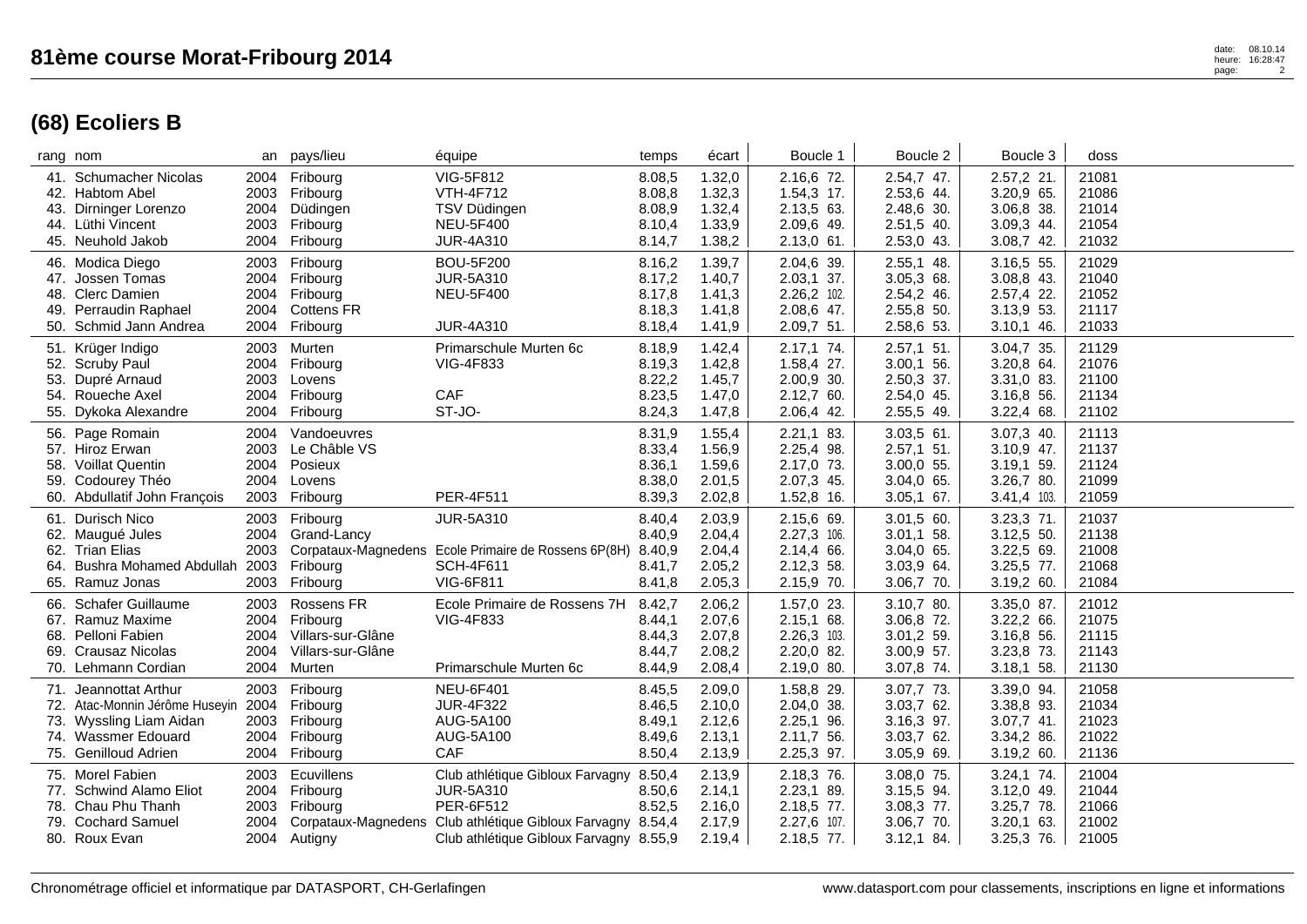| rang nom                                                                                                                  |                                      | an pays/lieu                                                                    | équipe                                                                                                           | temps                                          | écart                                          | Boucle 1                                                                   | Boucle 2                                                                    | Boucle 3                                                                  | doss                                      |  |
|---------------------------------------------------------------------------------------------------------------------------|--------------------------------------|---------------------------------------------------------------------------------|------------------------------------------------------------------------------------------------------------------|------------------------------------------------|------------------------------------------------|----------------------------------------------------------------------------|-----------------------------------------------------------------------------|---------------------------------------------------------------------------|-------------------------------------------|--|
| 81. Stojanovic Sacha<br>82. Osman Mohamed<br>82. Rumo Jonas Elia<br>84. Morard Jérémy<br>85. Seydoux Toma                 | 2003<br>2004<br>2003<br>2004         | Fribourg<br>Fribourg<br>2003 Fribourg<br>Fribourg<br>Fribourg                   | <b>VIG-5F831</b><br><b>VTH-5F721</b><br><b>JUR-6A310</b><br>VIG-5F812<br>VIG-4F811                               | 8.57,1<br>8.58,0<br>8.58,0<br>8.59,1<br>9.02,1 | 2.20,6<br>2.21,5<br>2.21,5<br>2.22,6<br>2.25,6 | 2.23,2 90.<br>2.08,0 46.<br>2.25,8 99.<br>2.21,5 84.<br>2.30,0 113.        | 3.10,5 79.<br>3.11,6 83.<br>3.12,2 86.<br>3.10,8 81.<br>3.08,0 75.          | 3.23,4 72.<br>3.38,4 91.<br>$3.20,0$ 62.<br>3.26,8 81.<br>$3.24,1$ 74.    | 21082<br>21090<br>21049<br>21080<br>21073 |  |
| 86. Python lan<br>87. van Dongen Nolann<br>88. Mohammed Negash Hesham<br>89. Defferrard Cosma<br>90. Anselme Thomas       | 2003<br>2003<br>2004<br>2003<br>2003 | Villars-sur-Glâne<br>Fribourg<br>Fribourg<br>Fribourg<br>Fribourg               | PER-6F512<br><b>VTH-4F721</b><br>VIG-5F833<br><b>NEU-6F401</b>                                                   | 9.03,5<br>9.04,9<br>9.05,9<br>9.06,8<br>9.10,6 | 2.27,0<br>2.28,4<br>2.29,4<br>2.30,3<br>2.34,1 | 2.29,2 111.<br>2.14,1 65.<br>2.13,6 64.<br>2.30,0 113.<br>2.18,5 77.       | 3.11,5 82.<br>$3.12,1$ 84.<br>3.18,2 100.<br>3.14,5 90.<br>3.15,5 94.       | 3.22,8 70.<br>3.38,7 92.<br>3.34,1 85.<br>3.22,3 67.<br>3.36,6 88.        | 21119<br>21067<br>21087<br>21083<br>21056 |  |
| 91. El Soda Cédric<br>92. Delaloye Adrien<br>93. Monney Léo<br>94. Sow Sow Nanadou<br>95. Perisset Arnaud                 | 2003<br>2003<br>2003<br>2004<br>2004 | Fribourg<br>Fribourg<br>Lossy<br>Fribourg<br>Domdidier                          | <b>JUR-6A310</b><br><b>NEU-6F401</b><br>4F833<br>CAB                                                             | 9.11,2<br>9.13,3<br>9.13,4<br>9.13,5<br>9.14,7 | 2.34,7<br>2.36,8<br>2.36,9<br>2.37,0<br>2.38,2 | 2.16,3 71.<br>$2.11,1$ 53.<br>2.23,5 91.<br>$2.11,1$ 53.<br>2.23,0 88.     | 3.14,0 89.<br>3.22,6 105.<br>$3.24,1$ 106.<br>3.10,0 78.<br>$3.14,7$ 91.    | 3.40,9 101.<br>3.39,6 95.<br>3.25,8 79.<br>3.52,4 118.<br>3.37,0 90.      | 21047<br>21057<br>21111<br>21149<br>21116 |  |
| 95. Vonlanthen Cédric<br>97. Butty Nicolas<br>98. Mayer Stefan<br>99. Progin Romain<br>100. Fleury Jean                   | 2004<br>2003<br>2003<br>2004<br>2003 | Formangueires<br>Fribourg<br>Fribourg<br>Fribourg                               | Velo-Club Fribourg<br>Corpataux-Magnedens Ecole Primaire de Rossens 7H<br><b>JUR-6A310</b><br>VIG-4F811<br>5F311 | 9.14,7<br>9.14,9<br>9.17,8<br>9.18,6<br>9.23,1 | 2.38,2<br>2.38,4<br>2.41,3<br>2.42,1<br>2.46,6 | $2.15,0$ 67.<br>2.19,6 81.<br>$2.26,1$ 101.<br>2.31,3 118.<br>$2.22,1$ 86. | 3.13,8 87.<br>$3.15,1$ 93.<br>3.14,9 92.<br>3.15,7 96.<br>$3.21,0$ 101.     | 3.45,9 108.<br>3.40,2 98.<br>3.36,8 89.<br>3.31,6 84.<br>3.40,0 97.       | 21150<br>21009<br>21048<br>21072<br>21144 |  |
| 101. Pichonnaz Eloi<br>102. Beaud Johann<br>103. Cuennet Etienne<br>104. Krattinger Yvan<br>105. Calabrese Elias          | 2003<br>2004                         | Villars-sur-Glâne<br>2003 Fribourg<br>2004 Fribourg<br>Düdingen<br>2004 Monthey | <b>VTH-5F721</b><br>AUG-4A100<br>TSV Düdingen<br>$T-R-T$                                                         | 9.25,9<br>9.26,1<br>9.28,0<br>9.31,6<br>9.32,0 | 2.49,4<br>2.49,6<br>2.51,5<br>2.55,1<br>2.55,5 | 2.27,6 107.<br>$2.13,1$ 62.<br>2.30,0 113.<br>2.18,2 75.<br>2.27,2 105.    | 3.13,9 88.<br>3.22,2 104.<br>3.16,9 98.<br>3.26,9 111.<br>3.17,0 99.        | 3.44,4 105.<br>3.50,8 116.<br>$3.41,1$ 102.<br>3.46,5 109.<br>3.47,8 112. | 21118<br>21088<br>21018<br>21016<br>21097 |  |
| 106. Sebastiani Hugo<br>107. Sivanesan Vaikaran<br>108. Pauchard Eric<br>109. Chaiblaine Florent<br>110. Bors Louis-Marie | 2004<br>2003<br>2004<br>2004         | Fribourg<br>Fribourg<br>Düdingen<br>Fribourg<br>2004 Fribourg                   | PER-5F511<br><b>BOU-7F201</b><br>TSV Düdingen<br>AUG-5A100<br><b>CAF</b>                                         | 9.33,1<br>9.36,4<br>9.37,3<br>9.38,1<br>9.41,5 | 2.56,6<br>2.59,9<br>3.00,8<br>3.01,6<br>3.05,0 | 2.34,7 126.<br>2.24,6 93.<br>2.24,2 92.<br>2.32,0 120.<br>2.27,1 104.      | 3.29,2 120.<br>3.27,4 112.<br>$3.21,4$ 102.<br>3.25,9 110.<br>$3.25,4$ 109. | 3.29,2 82.<br>3.44,4 105.<br>$3.51,7$ 117.<br>3.40,2 98.<br>3.49,0 114.   | 21064<br>21031<br>21126<br>21021<br>21141 |  |
| 111. Monney Antoine<br>112. Zbinden Valentin<br>113. Dupasquier Leon<br>114. Schellino Thomas<br>115. Caloz Dimitri       | 2004<br>2004<br>2004<br>2004<br>2004 | Chénens<br>Fribourg<br>Villars-sur-Glâne<br>Nyon<br>Fribourg                    | Club athlétique Gibloux Farvagny<br><b>NEU-5F400</b><br><b>CTAC</b> kids<br><b>BOU-4F200</b>                     | 9.43,3<br>9.45,7<br>9.46,4<br>9.46,6<br>9.47,3 | 3.06,8<br>3.09,2<br>3.09,9<br>3.10,1<br>3.10,8 | 2.34,9 127.<br>2.31,0 117.<br>2.36,1 130.<br>2.39,3 133.<br>2.33,2 122.    | 3.28,1 116.<br>3.27,8 115.<br>3.24,5 108.<br>3.27,4 112.<br>$3.24,3$ 107.   | $3.40,3$ 100.<br>3.46,9 111.<br>3.45,8 107.<br>3.39,9 96.<br>3.49,8 115.  | 21003<br>21055<br>21146<br>21120<br>21025 |  |
| 116. Grünwald Sévan<br>117. Bosson Arthur<br>118. Ngombo Darryl<br>119. Barbier Victor<br>120. D'Ausilio Fabio            | 2004<br>2004<br>2003<br>2004         | Fribourg<br>Fribourg<br>Fribourg<br>Fribourg<br>2003 Fribourg                   | <b>NEU-5F400</b><br><b>BOU-4F200</b><br><b>VTH-5F721</b><br><b>VIG-4F833</b><br><b>VIG-5F812</b>                 | 9.47,6<br>9.48,4<br>9.48,7<br>9.50,2<br>9.50,4 | 3.11,1<br>3.11,9<br>3.12,2<br>3.13,7<br>3.13,9 | 2.29,8 112.<br>2.33,5 124.<br>2.21,8 85.<br>2.30,6 116.<br>2.24,6 93.      | 3.29,0 119.<br>3.28,4 118.<br>3.27,7 114.<br>$3.21,4$ 102.<br>3.29,2 120.   | 3.48,8 113.<br>3.46,5 109.<br>3.59,2 121.<br>3.58,2 120.<br>3.56,6 119.   | 21053<br>21024<br>21089<br>21074<br>21079 |  |